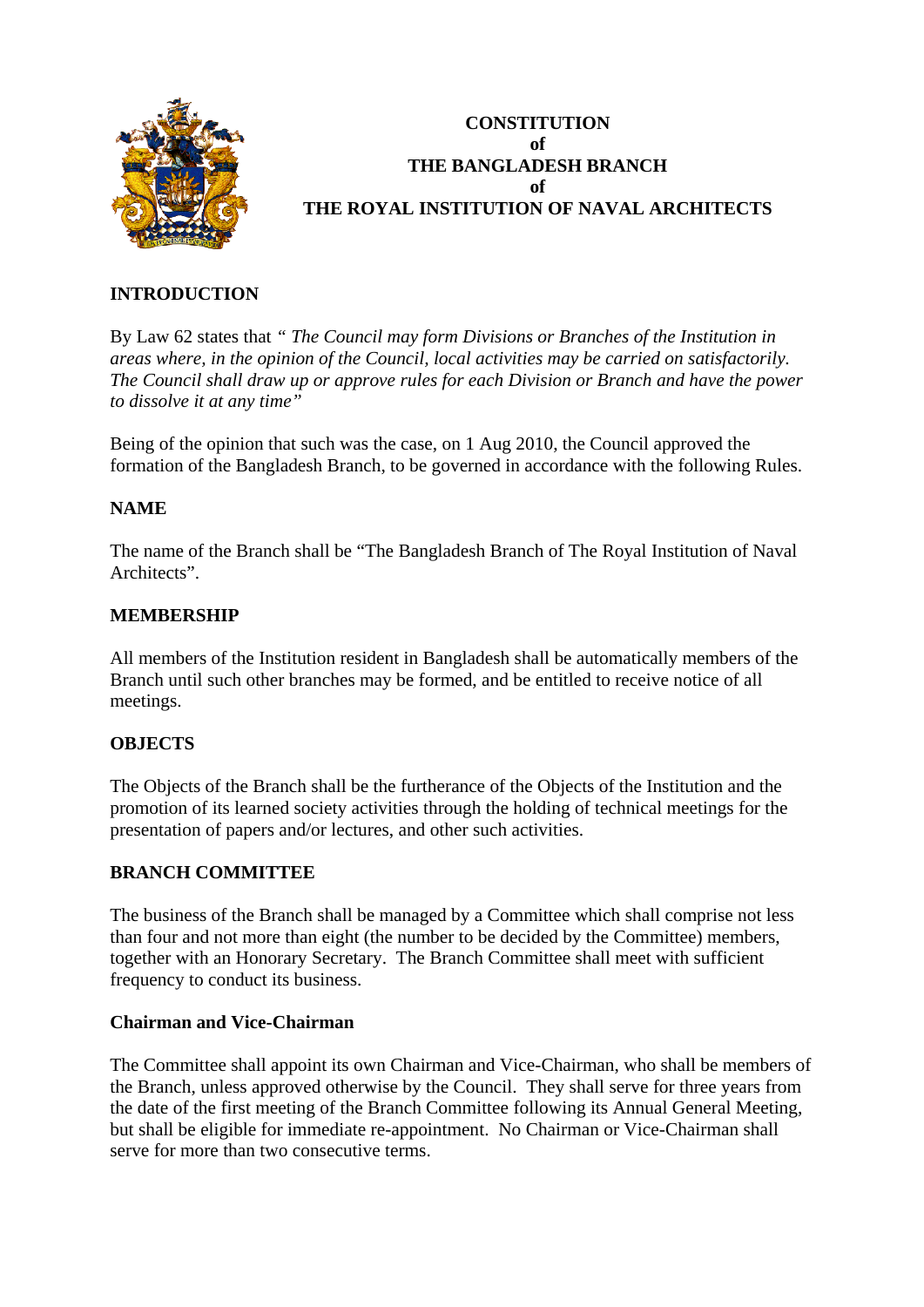## **Honorary Secretary**

The Honorary Secretary shall be nominated by the Branch Committee and elected by the Branch members at the Annual General Meeting. They shall serve for one year from the date of the Annual General Meeting and shall be eligible for immediate re-election upon completion of their terms of office. Unless approved by the Council, the Honorary Secretary shall be a member of the Branch.

## **Committee members**

Any member of the Branch may nominate, with his or her consent, any other member of the Branch for election as a member of the Branch Committee, provided that the nomination is seconded by another member of the Branch. All such nominations must be made in writing, by letter or email, and be received by the Honorary Secretary not less than twenty-one days before the date of the Annual General Meeting. Members of the Branch Committee shall be elected by ballot of all Branch members. They shall serve for three years from the date of the Annual General Meeting.

## **Election of Committee members**

Election of the Branch Committee members shall be by ballot. Two scrutineers shall be nominated by the Branch Committee to count the votes recorded in the election of the Branch Committee members. The result of the ballot shall be announced at the Annual General Meeting. In the case of an uncontested vacancy, the candidate shall be deemed to have been elected unopposed.

No member of the Branch Committee, other than the Honorary Secretary, shall serve for more than six consecutive years, following which an interval of one year must elapse before being eligible for re-election.

The Branch Committee may fill any casual vacancy which may exist between one Annual General Meeting and the next. Those so appointed shall retire at the next Annual General Meeting, but will be eligible for immediate election.

If any member of the Branch Committee shall, without leave of the Committee, absent himself or herself from half the Branch Committee meetings held in any period of twelve months, the Committee may resolve that his or her office be vacated.

## **Quorum**

Four members of the Branch Committee shall form a quorum. In the event of any vote being tied, the Chair will have a casting vote.

#### **Appointment of Branch Committee members and Officials**

The Chairman, Vice-Chairman, Honorary Secretary and Committee members shall be appointed by the Council following formation of the Branch. All shall serve until the first Annual General Meeting. Thereafter, they will be subject to re-election in accordance with the Constitution.